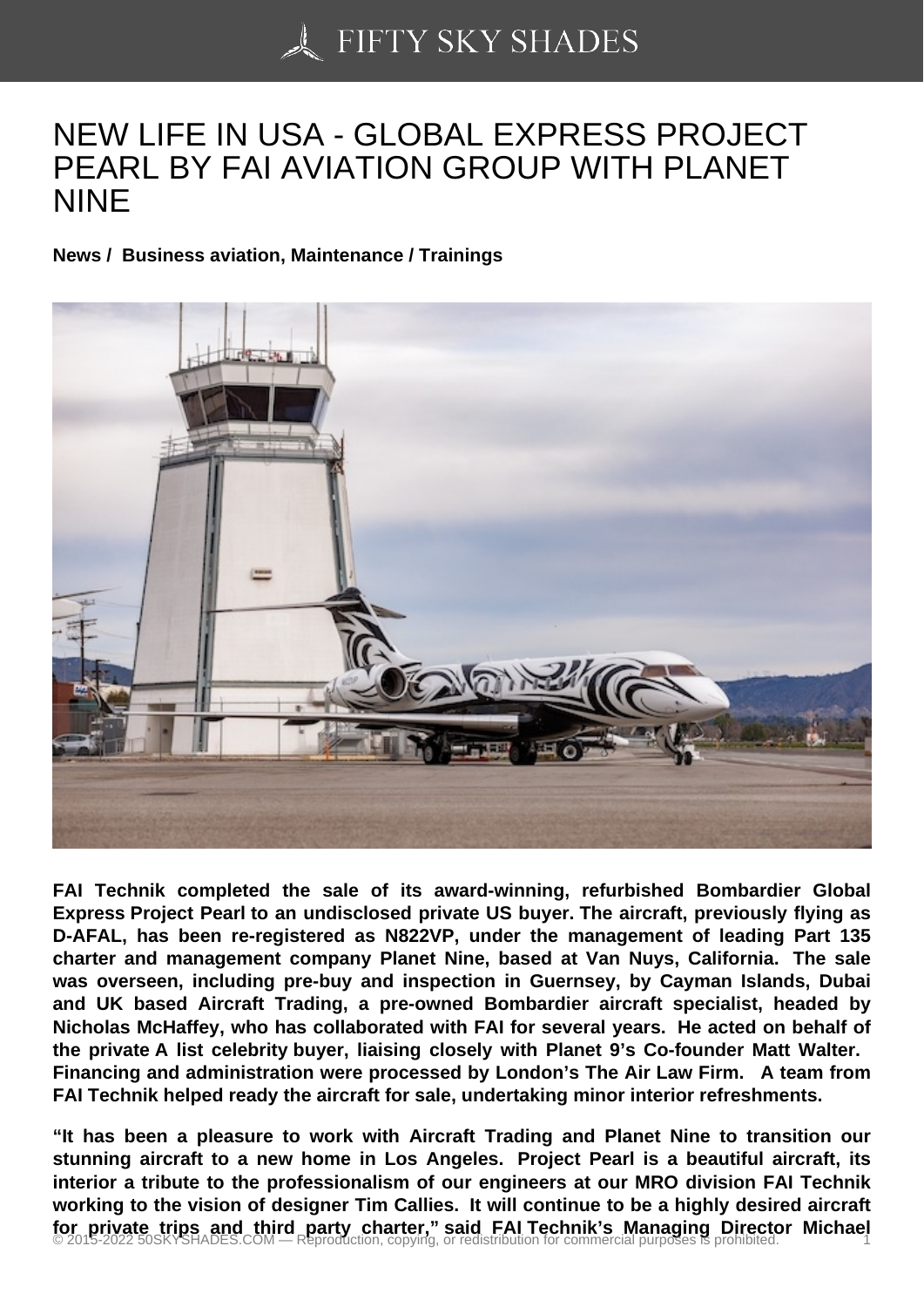## **Axtmann.**

**"We are honored to take on this outstanding Global Express into our managed aircraft fleet for a long-standing client. Thank you to all the parties who worked hard to get this transaction completed," said Matt Walter, Co-founder of Planet 9.**



Following 10,000 manhours of work, the Global Express entered service with FAI in autumn 2020 and has successfully completed 800 hours of charter operations all around the world. It has been lauded around the world by guests flying on business and leisure. FAI Technik scooped the Innovation in Engineering Category at the 2021 Middle East Aviation Awards for its work on the aircraft.

The aircraft's custom interior was designed by FAI's design partner, award-winning German design specialist, Tim Callies. With an all-new cabin and latest cabin management and entertainment systems, the Global Express offers VIP seating for 12 passengers in two tone grey leather. A further two three-seat sofas are upholstered in anthracite Armani fabric. The interior also features stylish heated grey-white marble stone flooring in the galley and VIP toilet areas which matches the granite countertops of the galley and bathroom. Galley appliances include a wine cooler, coffee maker and oven. Its striking customised exterior paint scheme was also designed by Tim Callies.